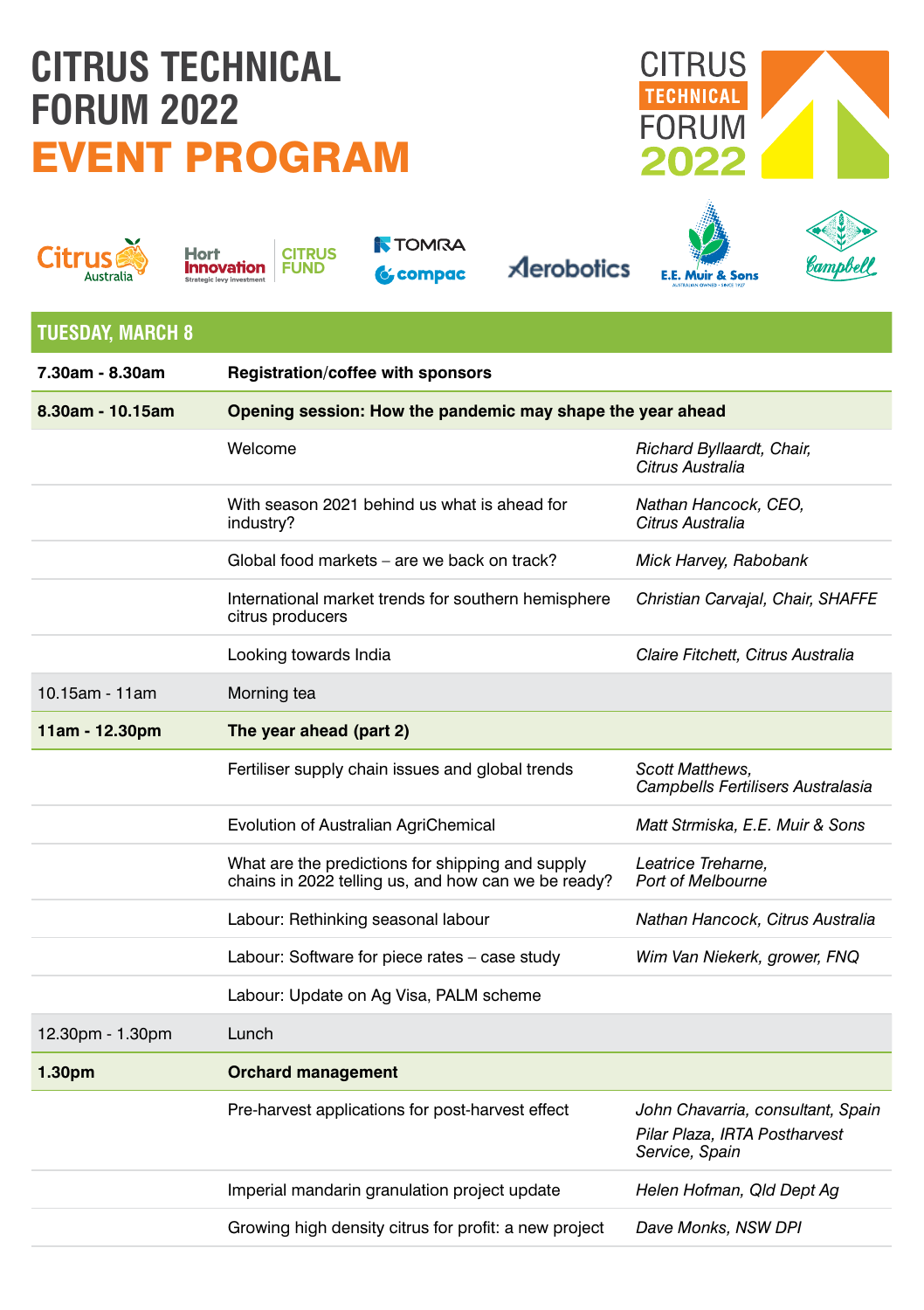|                | Technology futures: Fruit dryness in packline and fruit Kerry Walsh, CQ Uni<br>load in orchard |                                 |
|----------------|------------------------------------------------------------------------------------------------|---------------------------------|
|                | Internet of Things in irrigation                                                               | Dr Adolfo Levin, Supplant       |
| $3pm - 3.45pm$ | Afternoon tea                                                                                  |                                 |
| $3.45pm - 5pm$ | Pest and disease management                                                                    |                                 |
|                | MRL: The citrus industry's good news story                                                     | David Daniels, Citrus Australia |
|                | iMapPESTS – sentinel surveillance for agriculture                                              | Shakira Johnson, iMAP Pests     |
|                | RapidAIM-taking the quesswork out of fruitfly<br>management                                    | Nat Clark, RapidAim             |
|                | Destroying foodborne illness in packing sheds                                                  | SP Singh, NSW DPI               |
| 7pm - 11pm     | Dinner and Industry Awards sponsored by E.E.Muirs                                              |                                 |

| WEDNESDAY, MARCH 9 - CONCURRENT SESSION |                                                                                                                                                  |                                                            |  |  |
|-----------------------------------------|--------------------------------------------------------------------------------------------------------------------------------------------------|------------------------------------------------------------|--|--|
| $8.30am - 10am$                         | <b>Biosecurity</b>                                                                                                                               |                                                            |  |  |
|                                         | Citrus Watch                                                                                                                                     | Dr Jessica Lye, Citrus Australia                           |  |  |
|                                         | Advances in biosecurity preparedness in Aust citrus<br>industy                                                                                   | Nathan Hancock, Citrus Australia                           |  |  |
|                                         | What happens after an incursion                                                                                                                  | Dr Nerida Donovan, NSW DPI                                 |  |  |
|                                         | Australian psyllids and citrus: why should we care for Francesco Martoni, Dept Ag<br>non-pest species?                                           |                                                            |  |  |
|                                         | An update on the HLB tolerant rootstocks                                                                                                         | Dr Tahir Khurshid, NSW DPI                                 |  |  |
| 10am - 10.45am                          | Morning tea                                                                                                                                      |                                                            |  |  |
| $10.45$ am - 12.30pm                    | <b>New Tech</b>                                                                                                                                  |                                                            |  |  |
|                                         | Traceability project – Implementing Stage 1 lessons<br>into expanded project                                                                     | Nathan Hancock, Citrus Australia<br>Sam Hardy, Trust Codes |  |  |
|                                         | Citrus mapping – benefits on a farm level                                                                                                        | Angelica Suarez,<br>University New England                 |  |  |
|                                         | Burnett Connectivity Group - missing piece to the<br>tech puzzle                                                                                 | Tom Andrews,<br><b>Connected Farms</b>                     |  |  |
|                                         | Latest in autonomous machinery                                                                                                                   | Cam Clifford, AME Group                                    |  |  |
|                                         | New tech panel - MC to moderate<br>Drones (Yoav Yichie, Aerobotics)<br>Satellites (Andrew Robson, UNE)<br>٠<br>Tom Andrews, Connected Farms<br>٠ |                                                            |  |  |
| 12.30pm-1.30pm                          | Autonomous machinery and spray technology<br>(Cam Clifford, AME Group)<br>Lunch                                                                  |                                                            |  |  |